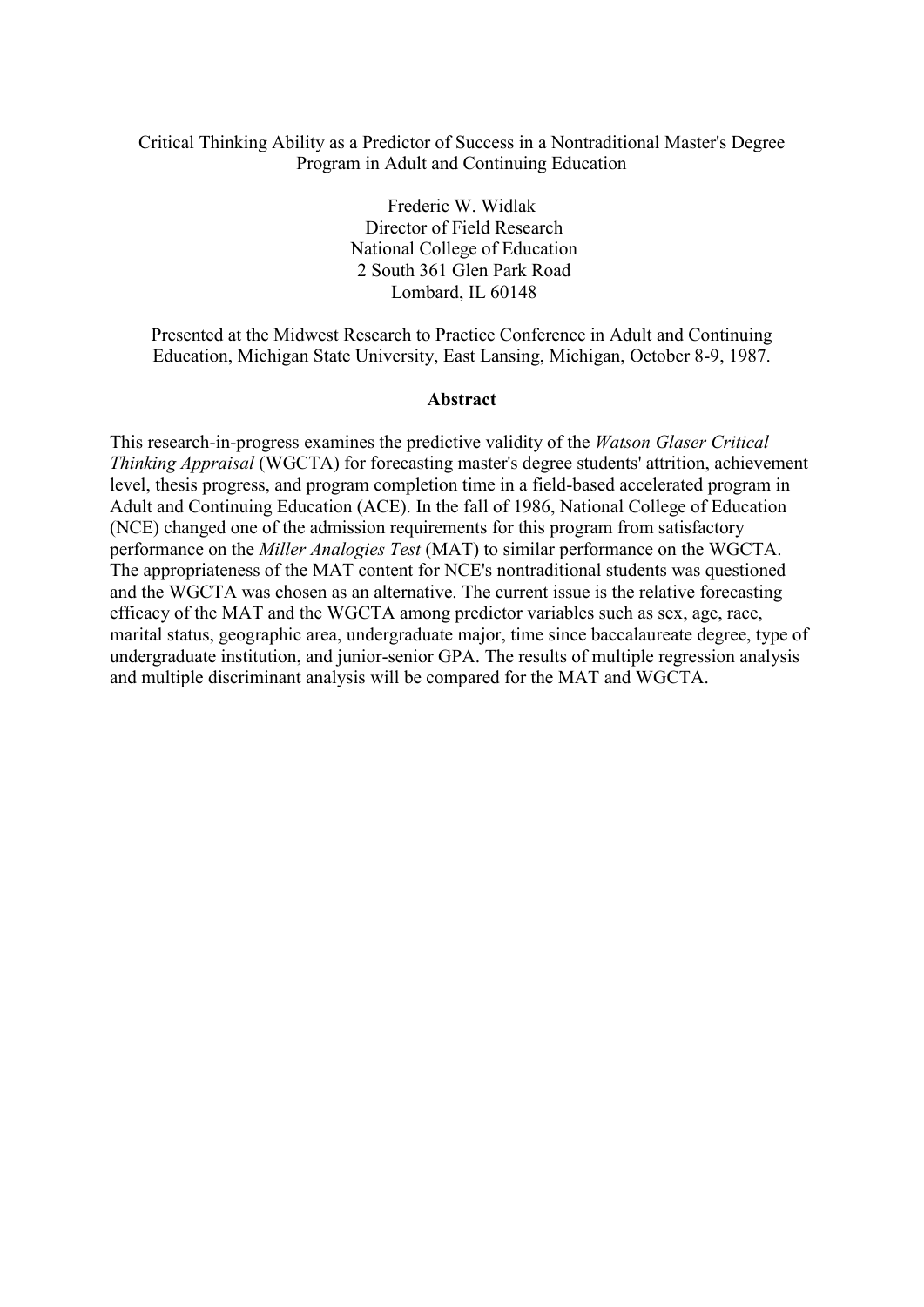# CRITICAL THINKING ABILITY AS A PREDICTOR OF SUCCESS IN A NON-TRADITIONAL MASTER'S DEGREE PROGRAM IN ADULT AND CONTINUING EDUCATION

### **The Program**

The field-experience master's degree program in Adult and Continuing Education (ACE) at National College of Education (NCE) was established in 1982. Since its inception, this ACE program has enrolled about 150 students in clusters of about 15 students each. The cluster acts as a support group, drawing from each student's on-the-job experiences, as the entire group follows an accelerated schedule of weekly classes and individual study and research over a 13-month period. Each cluster is led by a primary instructor who teaches most of the 16 courses and serves as the thesis advisor to each student. Some of these 4- or 5-week courses are taught by secondary instructors who specialize in certain areas of expertise.

### **The Miller Analogies Test**

From the program's beginning until the fall of 1986, the admission requirements included a satisfactory score on the *Miller Analogies Test* (MAT), "... used for many years in screening students applying for admission to programs of graduate study at colleges and universities." (The Psychological Corporation, 1981, p. 5). The MAT manual describes it as

... 100 analogy items based on many areas of knowledge including literature, social sciences, chemistry, biology, physics, mathematics, and general information. The examinee is not required to be a specialist in any of these areas. An applicant for graduate school or for a high-level industrial position will have been exposed to much, if not all, of the precise information needed. The test items require their cognition of relationships rather than the display of enormous erudition... (p. 5)

The publisher's claims notwithstanding, after 4 years' experience with the MAT, the NCE ACE faculty concluded that a major reason for its lackluster performance as a predictor of student achievement in that specific program was indeed that the MAT places a strong premium on a vocabulary amassed through book learning in a traditional liberal arts curriculum. The majority of NCE's ACE applicants have baccalaureate degrees outside of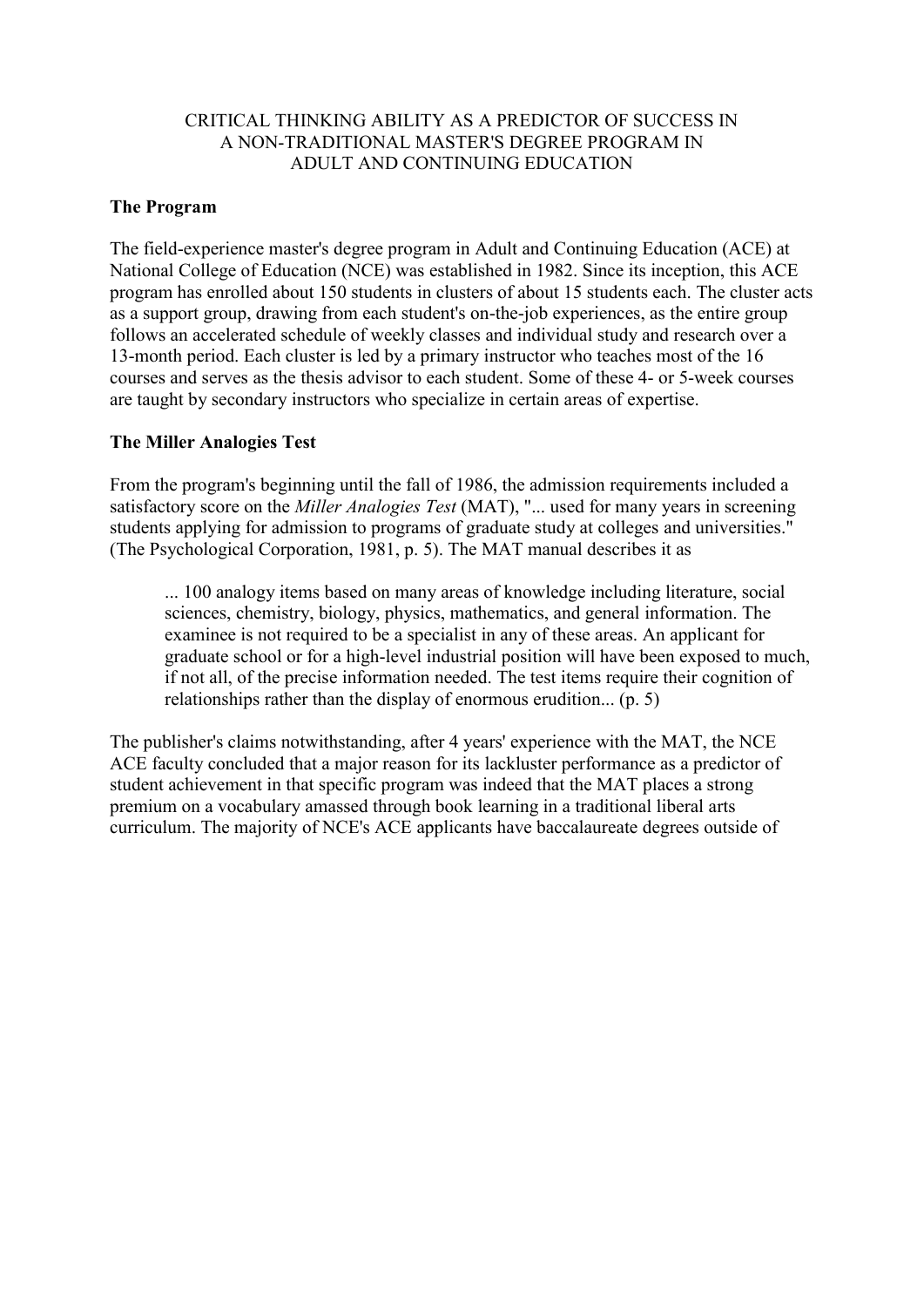liberal arts and thus appear to be "culturally disadvantaged" for the MAT. These applicants also tend to be older and away from formal education longer than the applicants to more traditional graduate programs who probably comprise the bulk of the subjects in the MAT norm groups.

The search for an alternative to the MAT led to a review of the competencies to be attained by the students in the ACE program. The faculty agreed that the ability to think critically was central to the adult educator's role and more likely to indicate probable success in the ACE program than would academic aptitude as operationalized by scores on the MAT or the *Graduate Record Examination* (GRE).

# **The Watson-Glaser Test**

The *Watson-Glaser Critical Thinking Appraisal* (WGCTA) was adopted as the admission test of choice not only for the ACE program, but also for the master's degree program in the Management and Development of Human Resources (MDHR), which is also delivered through a field-experience model. The WGCTA (Watson & Glaser, 1980) consists of 80 items in five sub-tests covering these critical thinking skills:

A. Inference: Each exercise begins with a statement that the examinee is to regard as true. This is followed by a series of inferences. The examinee decides whether the inferences are true, probably true, probably false, or false, or if there are insufficient data to form a judgment.

B. Recognition of Assumptions: Statements are followed by proposed assumptions. The examinee decides whether the assumptions are taken for granted in the statement or not.

C. Deduction: The examinee decides whether a series of conclusions do or do not necessarily follow from statements that are to be regarded by the examinee as true without exception.

D. Interpretation: The examinee weighs the evidence presented in short paragraphs and decides if the proposed generalizations are or are not warranted.

E. Evaluation of Arguments: A series of questions are followed by arguments; the examinee decides whether each argument is strong or weak.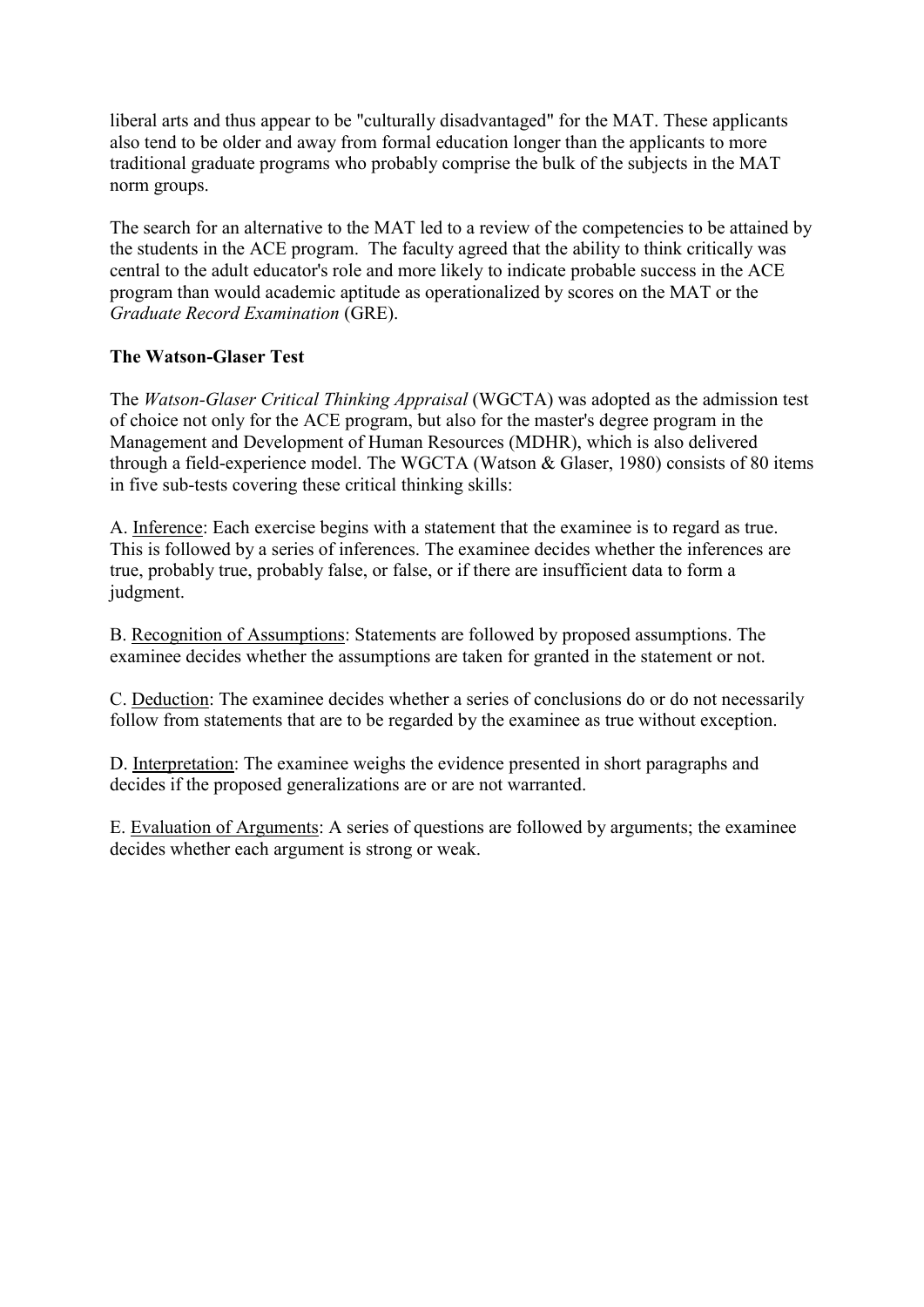The test items include problems, statements, arguments, interpretations, and data similar to those that are encountered on a daily basis at work, in the classroom, and in newspaper and magazine articles.

The WGCTA calls for responses to two different kinds of item content. Items having "neutral" content deal with the weather, scientific facts or experiments, and other subject matter about which people generally do not have strong feelings or prejudices. Items having "controversial" content, although approximately parallel in logical structure to neutral items, refer to political, economic, and social issues that frequently provoke very strong feelings. There is no known study guide or preparation book for the WGCTA.

# **The Validity Issue**

The MAT manual (1981) reports the results of two studies producing Pearson r coefficients between the MAT and WGCTA. The 86 graduate students in English in a Southern university and the 49 managers in a small manufacturing firm both yielded correlations of .55, which is significant at the .01 level for both samples. Thus about 30% of the variance in the MAT and WGCTA is shared, as shown by these studies.

The routine use of WGCTA as a predictor of academic outcomes at the collegiate level seems to be undocumented in the professional education literature. It is probably safe to say that NCE's use of the WGCTA as an admission test for an ACE master's degree program is unique. The need is clear that this practice should be systematically evaluated for predictive validity.

The two general research questions to be answered by this study are:

(1) What is the effectiveness of the *Watson Glaser Critical Thinking Appraisal* (WGCTA) as a predictor of attrition, achievement level, thesis progress, and program completion time for a field-based master's degree program in Adult and Continuing Education (ACE)?

(2) Do the WGCTA scale scores (Inferences, Recognition of Assumptions, Deduction, Interpretation, and Evaluation of Arguments) have diagnostic value in predicting the four outcome criteria?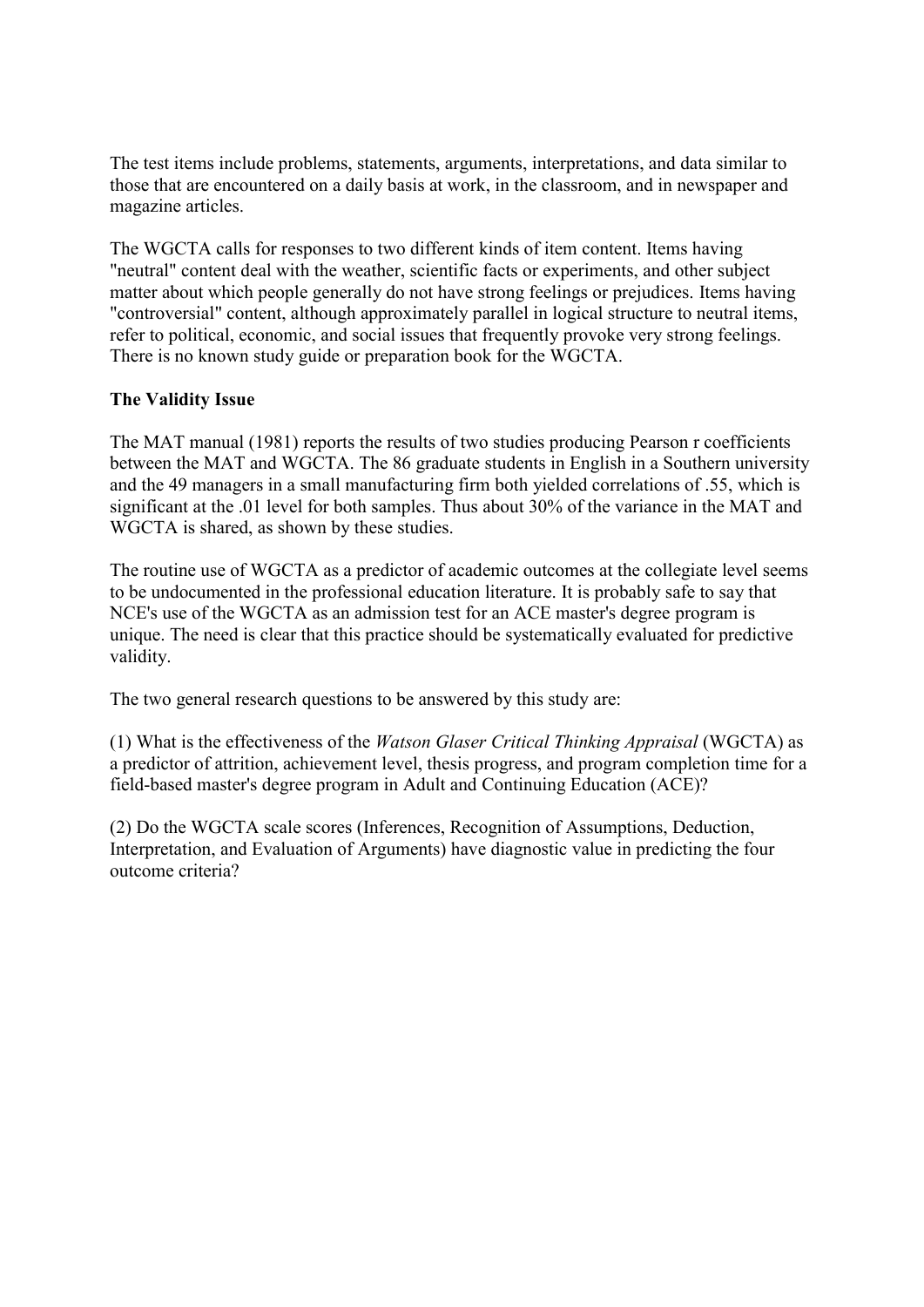# **Standard Operating Procedure**

A general information sheet about the WGCTA is included with the application materials given to each person who inquires about the ACE program. The WGCTA is groupadministered by NCE personnel under controlled conditions with a 50-minute time limit. The total raw score and a percentile rank based on a college norm group are reported via letter to the student and to the Office of Admissions. The faculty of the applicant's degree program determines the score level required for admission.

The only routine exceptions to the requirement for submitting a WGCTA score are:

(1) The applicant has already earned a masters' degree at an accredited institution, or

(2) The applicant has submitted an official transcript of scores on another standardized test acceptable to the faculty of the specific program.

In practice, a very small portion (less than 10%) of the applicants for any given cluster is exempt from the WGCTA requirement.

### **Validation Procedure**

Data Collection. From the student admission folder are gathered demographic (sex, age, race, marital status, and home zip code), academic (undergraduate major, baccalaureate graduation year, the institution's Carnegie classification (1987) category, and GPA for junior and senior years combined), and admission test raw score (MAT or WGCTA) data, which serve as predictor variables.

From the academic records are gathered data for computing the ACEGPA, thesis progress, program completion status, and program completion time, which each serve as a criterion variable.

Data Analysis. The same statistical procedures are being used for two data sets: (1) those students who submitted MAT scores, and (2) those students who submitted WGCTA scores. Multiple regression analysis (for continuously scaled criterion variables) and multiple discriminant analysis (for discretely scaled criterion variables) are being used to assess the relative efficacy of MAT and WGCTA among the other predictor variables for forecasting each of the criterion variables.